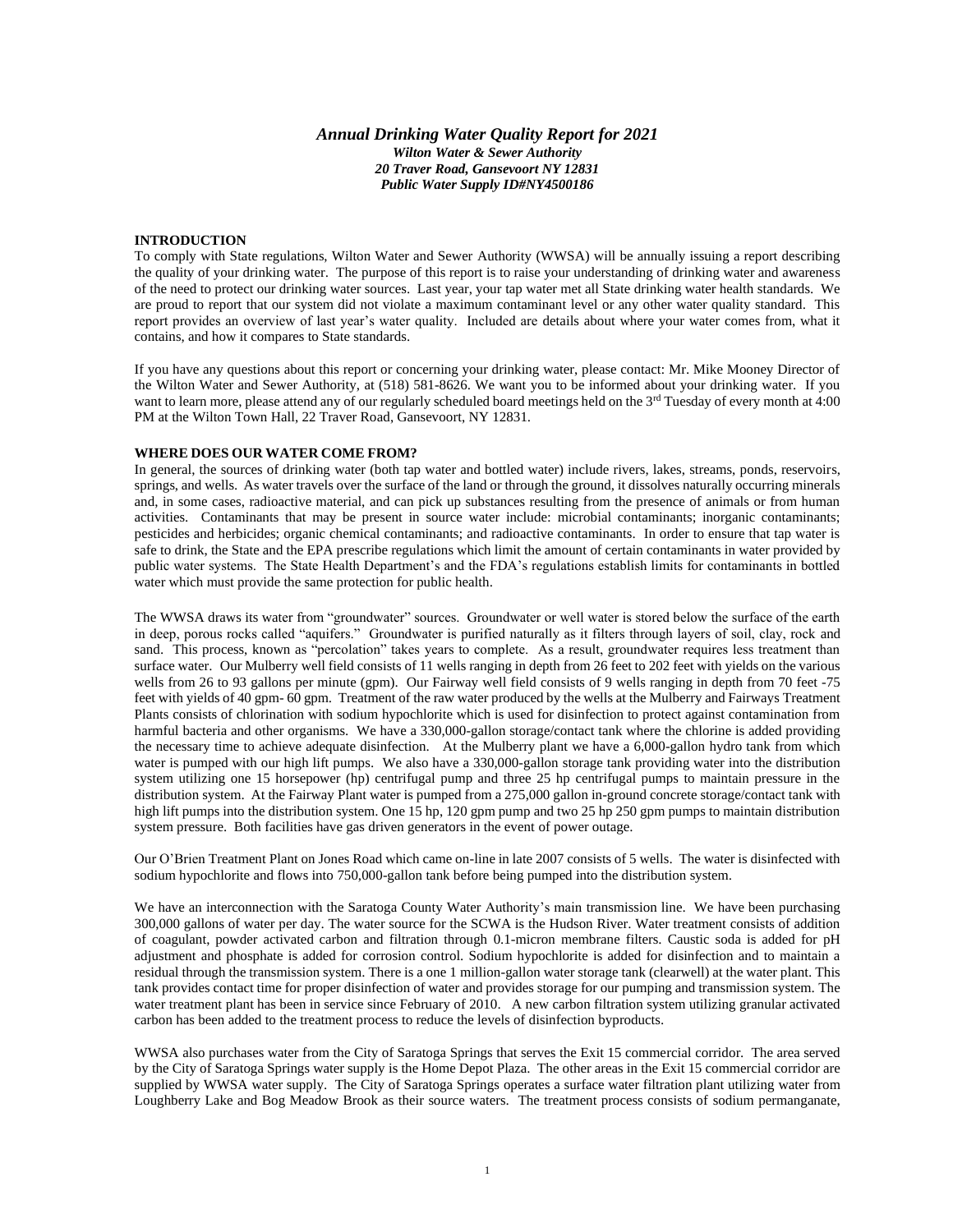during the summer and early fall, to address taste and odor issues, injection of the raw water with polyaluminum chloride coagulant as it flows to 2 parallel rapid mix basins. After coagulant addition, the water undergoes flocculation. Each train consists of a 3-stage 88,000-gallon flocculation basin (coagulation/floculation causes small particles to stick together when the water is mixed forming larger heavier particles). A 157,000-gallon basin containing tube settlers allows the newly formed larger particles to settle out naturally in tube settlers. The plant has 4 dual media filter. The filter bed consists of anthracite coal and sand which removes smaller particles by trapping them in the spaces between the sand grains. The water is then disinfected with ultraviolet light and sodium hypochlorite before it is pumped into the distribution system. Fluoride is also added for the prevention of tooth decay.

### **FACTS AND FIGURES**

Our water system serves approximately 8,893 people through 3,557 service connections. The total amount of water produced in 2021 was 403,273,000 gallons. The daily average of water treated and pumped into the distribution system was 1,104,100 gallons per day. Our highest single day consumption was 2,103,100 gallons. The amount of water sold and delivered to customers was 364,263,512 gallons or 95.15%. The difference (4.85%) between the volume billed and the total volume produced is water used firefighting, flushing of the water distribution system, errors in water meters and water lost to leaks. In 2021, water customers were charged \$3.87 per 1,000 gallons of water. The average annual charge for water is \$265.00.

## **ARE THERE CONTAMINANTS IN OUR DRINKING WATER?**

As the State regulations require, your drinking water is tested for numerous contaminants. These contaminants include: inorganic compounds, nitrate, nitrite, lead and copper, volatile organic compounds, disinfection byproducts, radiological and synthetic organic compounds. In addition, we test 9 samples for coliform bacteria monthly. The table presented below depicts which compounds were detected in your drinking water. The State allows us to test for some contaminants less than once per year because the concentrations of these contaminants do not change frequently. Some of our data, though representative, are more than one year old.

It should be noted that all drinking water, including bottled drinking water, may be reasonably expected to contain at least small amounts of some contaminants. The presence of contaminants does not necessarily indicate that water poses a health risk. More information about contaminants and potential health effects can be obtained by calling the EPA's Safe Drinking Water Hotline 800-426-4791 or the New York State Department of Health Glens Falls district office at (518) 793-3893.

#### **WHAT DOES THIS INFORMATION MEAN?**

As you can see by the tables on pages 4-6, our system had no MCL violations. We have learned through our testing that some contaminants have been detected; however, these contaminants were detected below the level allowed by the State. To understand the possible health effects described for many regulated constituents, a person would have to drink 2 liters of water every day at the MCL level for a lifetime to have a one-in-a-million chance of having the described health effect.

The Saratoga County Water Authority (SCWA) has been doing Cryptosporidium and Giardia monitoring on their untreated raw water during 2021. We are required to furnish the necessary health effects information.

#### **Information on Cryptosporidium**

Cryptosporidium is a microbial pathogen found in surface water and groundwater under the influence of surface water. Although *filtration removes Cryptosporidium, the most commonly used filtration methods cannot guarantee 100 percent removal. The Saratoga County Water Authority utilizes membrane filtration technology which removes these contaminants at higher rates than conventional water treatment technologies. During 2018, as part of our routine sampling, eight samples were collected of untreated Hudson River source water and analyzed for Cryptosporidiumoocysts. Of these samples, no oocysts were detected. Therefore, our testing indicates there was no presence of Cryptosporidium in our source water. Current test methods do not allow us to determine if the organisms are*  dead or if they are capable of causing disease. Ingestion of Cryptosporidium may cause cryptosporidiosis, a gastrointestinal infection. *Symptoms of infectioninclude nausea, diarrhea,andabdominal cramps. Mosthealthy individuals canovercome diseasewithinafewweeks. However, immuno-compromisedpeople are at greater risk of developing life-threateningillness. We encourage immuno-compromised* individuals to consult their health care provider regarding appropriate precautions to take to avoid infection. Cryptosporidium must be *ingested to cause disease,andit maybespreadthroughmeansotherthandrinkingwater.*

#### **Information on Giardia**

Giardia isamicrobial pathogen present in varying concentrationsin many surface waters and groundwater under the influence of surface *water. Giardia isremoved/inactivated throughacombinationof filtrationand disinfection or by disinfection. During 2018, as part of our routine sampling, eight samples were collected of untreated Hudson River source water and analyzed for Giardia cysts. Of these samples, seven samples showed a total of seventy-nine cysts and one sample showed no cysts. Therefore, our testing indicates the presence of Giardia in our source water. Current test methods donot allowusto determine if the organisms are deadorif theyarecapable of causing disease.Ingestion of Giardiamay causegiardiasis, anintestinalillness. The Saratoga County Water Authority utilizes membrane filtration technology which removes these contaminants at higher rates than conventional water treatment technologies. People exposedto Giardia mayexperiencemildorsevere diarrhea,orin someinstancesnosymptomsat all. Feverisrarelypresent. Occasionally,someindividualswill*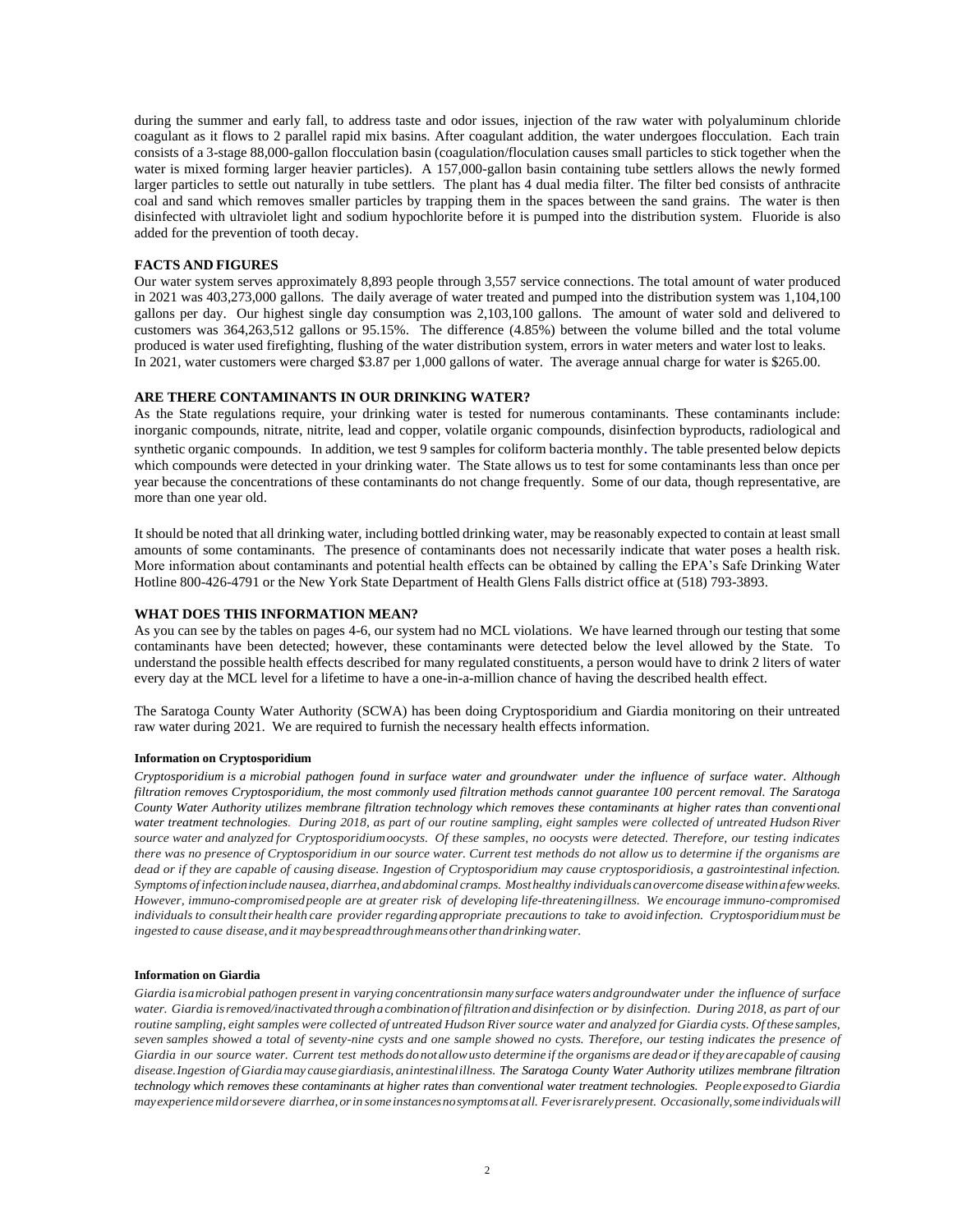*have chronic diarrhea overseveral weeksor amonth,withsignificant weight loss. Giardiasis can betreated withanti-parasiticmedication. Individualswithweakened immune systemsshouldconsultwiththeirhealthcare providers about what steps would best reduce their risks of becoming infected with Giardiasis. Individuals who think that they may have been exposed to Giardiasis should contact their health care providers immediately. The Giardia parasite is passed in the feces of an infected person or animal and may contaminate water or food. Person to persontransmissionmayalsooccurindaycarecentersorothersettingswherehandwashingpracticesarepoor.*

## **IS OUR WATER SYSTEM MEETING OTHER RULES THAT GOVERN OPERATIONS?**

During 2021, the Wilton Water and Sewer Authority was in compliance with the operating, monitoring and reporting requirements.

## **DO I NEED TO TAKE SPECIAL PRECAUTIONS?**

Although our drinking water met or exceeded state and federal regulations, some people may be more vulnerable to disease causing microorganisms or pathogens in drinking water than the general population. Immuno-compromised persons such as persons with cancer undergoing chemotherapy, persons who have undergone organ transplants, people with HIV/AIDS or other immune system disorders, some elderly, and infants can be particularly at risk from infections. These people should seek advice from their health care provider about their drinking water. EPA/CDC guidelines on appropriate means to lessen the risk of infection by Cryptosporidium, Giardia and other microbial pathogens are available from the Safe Drinking Water Hotline (800-426-4791) or at http://www.epa.gov/safewater.

## **INFORMATION ON FLUORIDE ADDITION**

Fluoride is added to water by the City of Saratoga Springs before it is delivered to us. The customers served by the Home Depot Plaza receive this fluoridated water. Those that get their water from the WWSA do not receive fluoridated water. According to the United States Centers for Disease Control, fluoride is very effective in preventing cavities when present in drinking water at a properly controlled level. To ensure that the fluoride supplement in your water provides optimal dental protection, the City of Saratoga Springs monitors fluoride levels on a daily basis to make sure fluoride is maintained at a target level of 0.7 mg/l with a range of 0.6 to 0.8 mg/l. During 2018 monitoring showed that fluoride levels in your water were within 0.2 mg/l of the target level for 100% of the time. None of the monitoring results showed fluoride at levels that approach the 2.2 mg/l MCL for fluoride.

## **INFORMATION ON LEAD**

If present, elevated levels of lead can cause serious health problems, especially for pregnant women and young children. Lead in drinking water is primarily from materials and components associated with service lines and home plumbing. The WWSA is responsible for providing high quality drinking water, but cannot control the variety of materials used in plumbing components. When your water has been sitting for several hours, you can minimize the potential for lead exposure by flushing your tap for 30 seconds to 2 minutes before using water for drinking or cooking. If you are concerned about lead in your water, you may wish to have your water tested. Information on lead in drinking water, testing methods, and steps you can take to minimize exposure is available from the Safe Drinking Water Hotline or at *<http://www.epa.gov/safewater/lead>*

## **WHY SAVE WATER AND HOW TO AVOID WASTING IT?**

You can play a role in conserving water by becoming conscious of the amount of water your household is using, and by looking for ways to use less whenever you can. It is not hard to conserve water. Conservation tips include:

- Automatic dishwashers use 15 gallons for every cycle, regardless of how many dishes are loaded. So, get a run for your money and load it to capacity.
- Turn off the tap when brushing your teeth.
- Check every faucet in your home for leaks. Just a slow drip can waste 15 gallons to 20 gallons a day. Fix it and you can save almost 6,000 gallons per year.
- Check your toilets for leaks by putting a few drops of food coloring in the tank. Watch for a few minutes to see if the color shows up in the bowl. It is not uncommon to lose up to 100 gallons a day from one of these otherwise invisible toilet leaks. Fix it and you save more than 30,000 gallons a year.
- Use your water meter to detect hidden leaks. Simply turn off all taps and water using appliances, then check the meter after 15 minutes. If it moved, you have a leak.

Follow the water conservation measures implemented by the Wilton Water and Sewer Authority to conserve outside water use. For July, August and September odd numbered homes on odd days can use outside water from 7-9 AM and 7-9 PM while even numbered homes on even days can use outside water from 7-9 AM and 7-9 PM.

## **SYSTEM IMPROVEMENTS**

There were no major capital improvements made to the water system in 2021.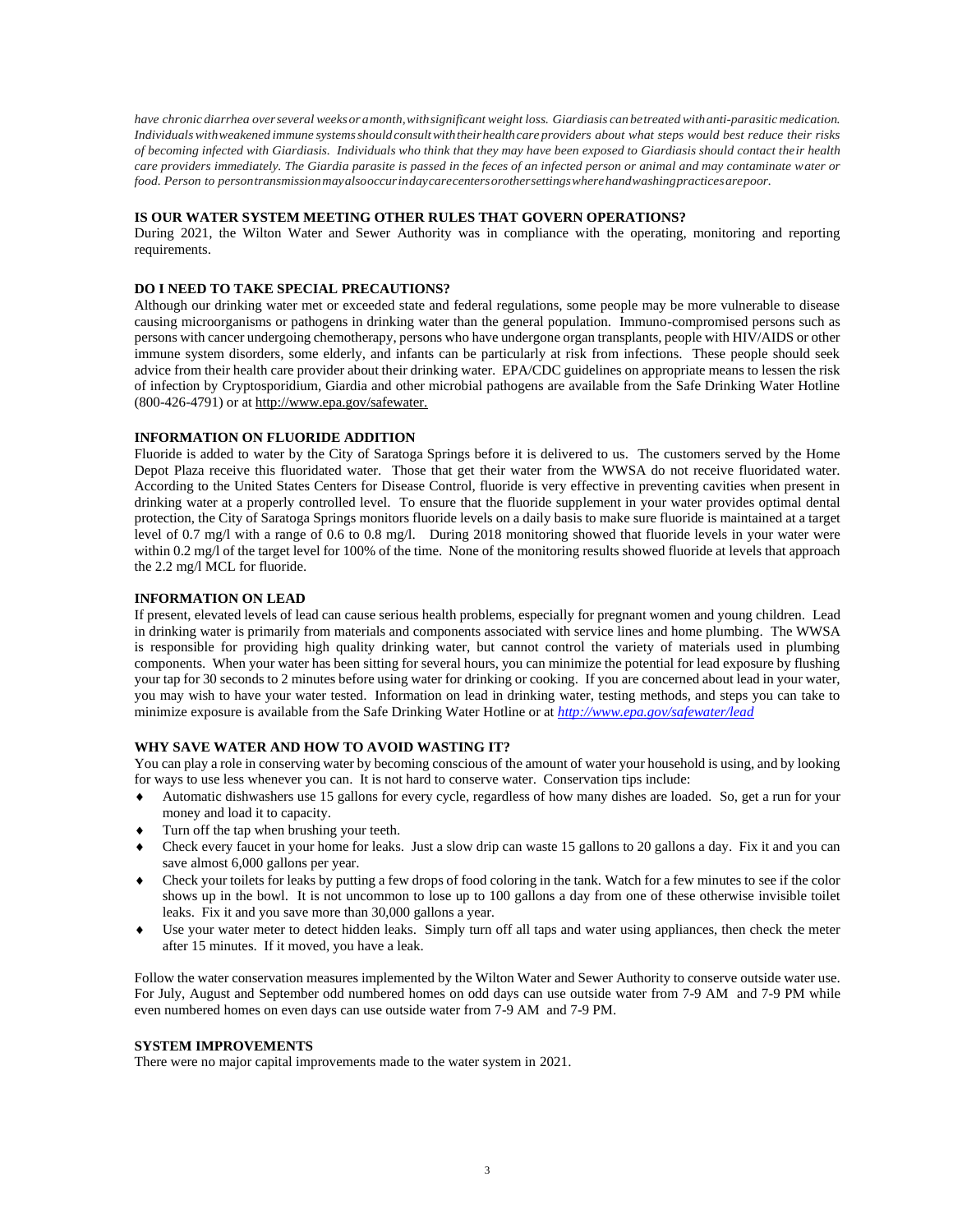# **WATER SYSTEM SECURITY**

We ask that our customers be diligent and report any unusual activity they may see involving the water system such as tampering with a hydrant or taking water without the use of a meter. Please report this to our office immediately.

# **CLOSING**

Thank you for allowing us to continue to provide your family with quality drinking water this year. We ask that all our customers help us protect our water sources, which are the heart of our community. Please call our office if you have questions.

| <b>Table of Detected Contaminants</b>                                                                                                                       |                |                    |                       |            |                  |                         |                                                         |  |  |
|-------------------------------------------------------------------------------------------------------------------------------------------------------------|----------------|--------------------|-----------------------|------------|------------------|-------------------------|---------------------------------------------------------|--|--|
| Wilton Water & Sewer Authority PWS ID#NY4500186                                                                                                             |                |                    |                       |            |                  |                         |                                                         |  |  |
| Contaminant                                                                                                                                                 | Violation      | Date of            | Level                 | Unit       | MCLG             | <b>Regulatory Limit</b> | Likely source of                                        |  |  |
|                                                                                                                                                             | Yes/No         | Sample             | Detected              | Measure    |                  | (MCL, TT or AL)         | Contamination                                           |  |  |
|                                                                                                                                                             |                |                    |                       | ment       |                  |                         |                                                         |  |  |
| <b>Inorganic Contaminants</b>                                                                                                                               |                |                    |                       |            |                  |                         |                                                         |  |  |
| Arsenic (O'Brien)                                                                                                                                           | $\mathbf N$    | 8/6/19             | 1.1                   | ppb        | N/A              | 10                      | Erosion of natural deposits                             |  |  |
| Chloride (O'Brien)                                                                                                                                          | $\overline{N}$ | 8/9/21             | 143                   | ppm        | N/A              | 250                     | Geology; Naturally occurring                            |  |  |
| Chloride (Mulberry)                                                                                                                                         | $\mathbf N$    |                    | 87.2                  |            |                  |                         |                                                         |  |  |
| Chloride (Fairways)                                                                                                                                         |                |                    | 132                   |            |                  |                         |                                                         |  |  |
| Barium (O'Brien)                                                                                                                                            | $\mathbf N$    | 8/3/20             | 55.1                  | ppb        | 2000             | 2000                    | Erosion of natural deposits                             |  |  |
| Barium (Mulberry)                                                                                                                                           |                |                    | 19                    |            |                  |                         |                                                         |  |  |
| Barium (Fairways)                                                                                                                                           |                |                    | 19.3                  |            |                  |                         |                                                         |  |  |
| Color (O'Brien)                                                                                                                                             | Y              | 8/9/21             | 20                    | units      | N/A              | 15                      |                                                         |  |  |
| Color (Mulberry)<br>Color (Fairways)                                                                                                                        | $\mathbf N$    |                    | $10\,$<br>10          |            |                  |                         |                                                         |  |  |
| Copper                                                                                                                                                      | $\mathbf N$    | 9/16/20            | $0.106^{1a}$          |            | 1.3              | $AL=1.3$                | Corrosion of household                                  |  |  |
| range                                                                                                                                                       |                |                    | 0.0181-0.127          | ppm        |                  |                         | plumbing systems; erosion of                            |  |  |
| Copper (Exit 15 Corridor)                                                                                                                                   | $\mathbf N$    | 8/3/18             | $0.405^{1b}$          |            |                  |                         | natural deposits;                                       |  |  |
| range                                                                                                                                                       |                |                    | $0.02 - 0.69$         |            |                  |                         |                                                         |  |  |
| Iron (Fairway)                                                                                                                                              | ${\bf N}$      | 8/3/20             | 159                   | ppb        | N/A              | 300                     | Erosion of natural deposits                             |  |  |
|                                                                                                                                                             |                |                    |                       |            |                  |                         |                                                         |  |  |
| Lead                                                                                                                                                        |                | 9/16/20            | $1.5^{2a}$<br>ND-11.9 | ppb        | $\overline{0}$   | $AL=15$                 | Corrosion of household<br>plumbing systems, erosion of  |  |  |
| range                                                                                                                                                       |                |                    |                       |            |                  |                         | natural deposits                                        |  |  |
| Manganese (O'Brien)                                                                                                                                         | N              | 8/9/21             | 22.6                  | ppb        | N/A              | 300                     | Geology; Naturally occurring                            |  |  |
| Manganese (Fairways                                                                                                                                         |                |                    | 31.2                  |            |                  |                         |                                                         |  |  |
| Nickel (O'Brien)                                                                                                                                            | N              | 8/3/20             | 1.1                   | ppb        | N/A              | 100                     | Erosion of natural deposits                             |  |  |
| Nickel (Mulberry)                                                                                                                                           |                |                    | 0.9                   |            |                  |                         |                                                         |  |  |
| Nickel (Fairways)                                                                                                                                           |                |                    | 0.9                   |            |                  |                         |                                                         |  |  |
| Nitrate (as Nitrogen)                                                                                                                                       | $\mathbf N$    | 8/9/21             | 1.41                  | ppm        | 10               | 10                      | Runoff from fertilizer use;                             |  |  |
| Fairway                                                                                                                                                     |                |                    |                       |            |                  |                         | leaching from septic tanks,                             |  |  |
| Nitrate (as Nitrogen)                                                                                                                                       |                | 8/9/21             | 1.21                  |            |                  |                         | sewage; erosion of natural                              |  |  |
| Mulberry                                                                                                                                                    |                |                    |                       |            |                  |                         | deposits                                                |  |  |
| Nitrate (as Nitrogen)                                                                                                                                       |                | 8/9/21             | 0.434                 |            |                  |                         |                                                         |  |  |
| O'Brien                                                                                                                                                     |                |                    |                       |            |                  |                         |                                                         |  |  |
| Odor (O'Brien)                                                                                                                                              | $\mathbf N$    | 8/9/21             | $\mathbf{1}$          | <b>TON</b> | N/A              | 3                       | Organic or inorganic                                    |  |  |
| Odor (Fairway)                                                                                                                                              |                |                    | $\mathbf{1}$          |            |                  |                         | pollutants originating from<br>municipal and industrial |  |  |
|                                                                                                                                                             |                |                    |                       |            |                  |                         | waste discharges; natural                               |  |  |
|                                                                                                                                                             |                |                    |                       |            |                  |                         | sources.                                                |  |  |
| Sodium <sup>3</sup> (O'Brien)                                                                                                                               | $\mathbf N$    | 8/9/21             | 76.4                  | ppm        | N/A              | N/A                     | Naturally Occurring, Road                               |  |  |
| Sodium <sup>3</sup> (Mulberry                                                                                                                               |                |                    | 41.4                  |            | N/A              |                         | salt                                                    |  |  |
| Sodium <sup>3</sup> (Fairways)                                                                                                                              |                |                    | 68                    |            |                  |                         |                                                         |  |  |
| Sulfate (O'Brien)                                                                                                                                           | $\mathbf N$    | 8/9/21             | 24.6                  | ppm        | N/A              | 250                     | Naturally Occurring,                                    |  |  |
| Sulfate (Mulberry                                                                                                                                           |                |                    | 18.8                  |            | N/A              |                         |                                                         |  |  |
| Sulfate (Fairways)                                                                                                                                          |                |                    | 23.5                  |            |                  |                         |                                                         |  |  |
| Zinc (Fairways)                                                                                                                                             | $\mathbf N$    | 8/9/21             | 19.1                  | ppb        | N/A              | 5000                    | Naturally occurring                                     |  |  |
| Zinc (O"Brien)                                                                                                                                              |                |                    | 7.7                   |            |                  |                         |                                                         |  |  |
| <b>Radiological Contaminants</b>                                                                                                                            |                |                    |                       |            |                  |                         |                                                         |  |  |
| Radium 226 (O'Brien)                                                                                                                                        | N              | 4/23/15            | 0.17                  | pCi/L      | $\boldsymbol{0}$ | 5                       | Erosion of natural deposits                             |  |  |
| Radium 228 (O'Brien)                                                                                                                                        | $\mathbf N$    | 4/23/15<br>8/17/16 | 0.44<br>1.11          | pCi/L      | $\boldsymbol{0}$ | 5                       | Erosion of natural deposits                             |  |  |
| Radium 228 (Mulberry)                                                                                                                                       |                |                    |                       |            |                  |                         |                                                         |  |  |
| <b>Stage 2 Disinfection Byproducts</b><br>HAA5 (Haloacetic Acids)<br>2/1/21<br>By-product of drinking water<br>N<br><b>State Police</b><br>N/A<br>60<br>ppb |                |                    |                       |            |                  |                         |                                                         |  |  |
| Avg                                                                                                                                                         |                | 5/10/21            | 40.1 <sup>4</sup>     |            |                  |                         | disinfection needed to kill                             |  |  |
| Range of values                                                                                                                                             |                | 8/16/21            | 27.9-55               |            |                  |                         | harmful organisms.                                      |  |  |
|                                                                                                                                                             |                | 11/8/21            | Town Hall             |            |                  |                         |                                                         |  |  |
|                                                                                                                                                             |                |                    | 33.4                  |            |                  |                         |                                                         |  |  |
|                                                                                                                                                             |                |                    | $18.8 - 45.3$         |            |                  |                         |                                                         |  |  |
| TTHM [Trihalomethanes]                                                                                                                                      | $\mathbf N$    | 2/1/21             | <b>State Police</b>   |            | $\mathbf{0}$     | 80                      | By-product of drinking water                            |  |  |
| Avg<br>range of values                                                                                                                                      |                | 5/10/21<br>8/16/21 | $56^{4}$<br>39.1-74.7 |            |                  |                         | chlorination needed to kill<br>harmful organisms. TTHMs |  |  |
|                                                                                                                                                             |                | 11/8/21            | Town Hall             |            |                  |                         | are formed when source                                  |  |  |
|                                                                                                                                                             |                |                    | 41.9 <sup>4</sup>     |            |                  |                         | water contains organic                                  |  |  |
|                                                                                                                                                             |                |                    | 21.3-56.2             |            |                  |                         | matter.                                                 |  |  |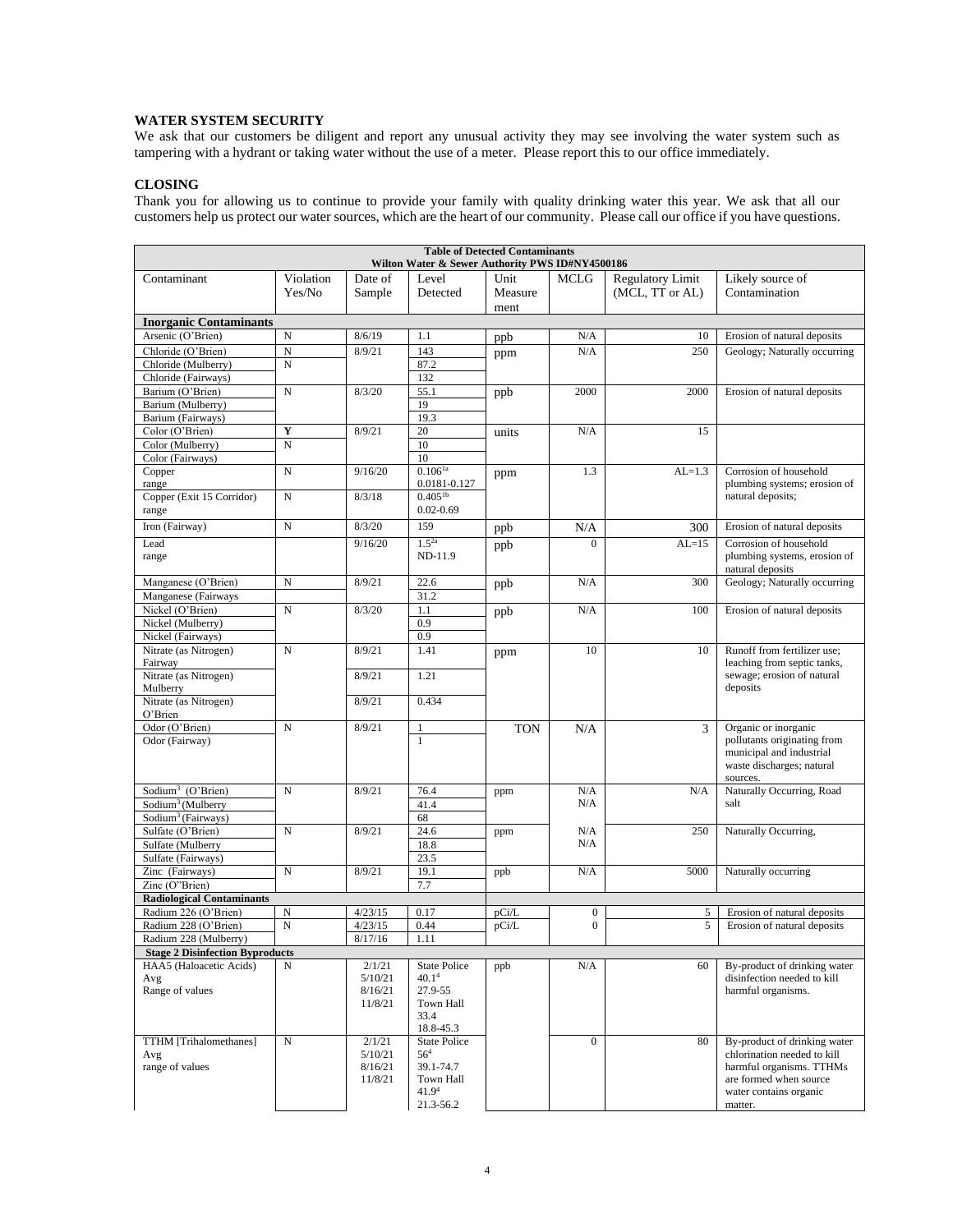| ~<br>hlorine<br><i>s</i> average<br><b>Residual</b> | Dailv   | .                                       | ppm<br>. . | <b>MRDL</b>     | MRDI | e treatment and<br>the<br>1n<br>Jsed          |
|-----------------------------------------------------|---------|-----------------------------------------|------------|-----------------|------|-----------------------------------------------|
| (range<br>$\sim$                                    | testing | $\cap$<br>$\Omega$<br>$0.0 - 7$<br>1.2c |            | .<br>$\sqrt{2}$ |      | .<br>drinking water<br>antection.<br>A1S<br>. |

**Notes:**

1a-The level presented represents the 90th percentile of the 20 samples collected. The action level for copper was not exceeded at any of the 20 sites tested in September 2020. A percentile is a value on a scale of 100 that indicates the percent of a distribution that is equal to or below it. The 90th percentile is equal to or greater than 90% of the lead or copper values detected at your water system. In this case, 20 samples were collected at your water system and the 90<sup>th</sup> percentile value was the third highest value (0.106 ppm) for the September 2020 copper sampling.

1b-The level presented represents the 90<sup>th</sup> percentile of the 5 samples collected from the Exit 15 commercial corridor. The action level was not exceeded for copper at any of the 5 sites collected in August 2018.

2a -The level presented represents the 90th percentile of the 20 samples collected. (same comment as above) The action level for lead was not exceeded at any of the sites tested September 2020.

3 - Water containing more than 20 ppm should not be used for drinking by persons on severely restricted sodium diets. Water containing more than 270 mg/l of sodium should not be used for drinking by people on moderately restricted sodium diets.

4- The average value presented represents the highest LRAA for 2021. The highest LRAA for site LRAA1 for the TTHM and HAA5 was in the  $4<sup>th</sup>$  quarter of 2021. The highest LRAA for site LRAA2 for the TTHM and HAA5 was in the 4<sup>th</sup> quarter of 2021

|                                                        |                |                 |       | <b>Table of Detected Contaminants</b><br>City of Saratoga Springs PWS ID# NY4500168 |     |                              |                                                                                                                                                                                                                                                                                                                                                                              |  |  |
|--------------------------------------------------------|----------------|-----------------|-------|-------------------------------------------------------------------------------------|-----|------------------------------|------------------------------------------------------------------------------------------------------------------------------------------------------------------------------------------------------------------------------------------------------------------------------------------------------------------------------------------------------------------------------|--|--|
| <b>Inorganic Contaminants</b>                          |                |                 |       |                                                                                     |     |                              |                                                                                                                                                                                                                                                                                                                                                                              |  |  |
| Barium                                                 | $\mathbf N$    | 12/15/21        | 29    | ppb                                                                                 | N/A | 2000                         | Erosion of natural deposits                                                                                                                                                                                                                                                                                                                                                  |  |  |
| Chloride                                               | $\mathbf N$    | 12/15/21        | 120   | ppm                                                                                 | 100 | 250                          | Geology; Naturally occurring                                                                                                                                                                                                                                                                                                                                                 |  |  |
| Color                                                  | $\mathbf N$    | 12/15/21        | 10    | units                                                                               | N/A | 15                           | Large quantities of organic<br>chemicals.<br>inadequate<br>treatment, high disinfectant<br>demand and the potential for<br>production of excess amounts<br>of disinfectant byproducts<br>such as trihalomethanes, the<br>presence of metals such as<br>copper, iron and manganese;<br>Natural color may be caused<br>by decaying leaves, plants, and<br>soil organic matter. |  |  |
| Nitrate                                                | $\mathbf N$    | 12/15/21        | 0.89  | ppm                                                                                 | 50  | 10                           | Runoff from fertilizer use:<br>leaching from septic tanks;<br>sewage; erosion of natural<br>deposits.                                                                                                                                                                                                                                                                        |  |  |
| Nickel                                                 | $\mathbf N$    | 12/15/21        | 1.4   | ppb                                                                                 | N/A | N/A                          | Erosion of natural deposits                                                                                                                                                                                                                                                                                                                                                  |  |  |
| Odor                                                   | N              | 12/15/21        | 1     | units                                                                               | N/A | 3                            | Organic<br>$\alpha$<br>inorganic<br>pollutants originating from<br>municipal and industrial waste<br>discharges; natural sources.                                                                                                                                                                                                                                            |  |  |
| Sodium <sup>1</sup>                                    | $\mathbf N$    | 12/15/21        | 59    | ppm                                                                                 | N/A | N/A                          | Naturally Occurring, Road salt                                                                                                                                                                                                                                                                                                                                               |  |  |
| Sulfate                                                | $\overline{N}$ | 12/15/21        | 17    | ppm                                                                                 | N/A | 250                          | Naturally Occurring,                                                                                                                                                                                                                                                                                                                                                         |  |  |
| Synthetic Organic Chemicals                            |                |                 |       |                                                                                     |     |                              |                                                                                                                                                                                                                                                                                                                                                                              |  |  |
| <b>PFOA</b>                                            | $\mathbf N$    | 1/12/21         | 2.36  | ppt                                                                                 | N/A | 10                           | Released into the environment<br>from widespread<br>use<br>in<br>commercial<br>and<br>industrial<br>applications.                                                                                                                                                                                                                                                            |  |  |
| <b>Organic Contaminants</b> (monthly samples for 2018) |                |                 |       |                                                                                     |     |                              |                                                                                                                                                                                                                                                                                                                                                                              |  |  |
| <b>Total Organic Carbon</b><br>Average samples treated | N              | Monthly<br>2021 | 2.0   | ppm                                                                                 | N/A | TT                           | Organic material both natural<br>and man made                                                                                                                                                                                                                                                                                                                                |  |  |
| <b>Microbiological Contaminants</b>                    |                |                 |       |                                                                                     |     |                              |                                                                                                                                                                                                                                                                                                                                                                              |  |  |
| Turbidity (Highest Value) <sup>2</sup>                 | $\mathbf N$    | 4/6/20          | 0.847 | <b>NTU</b>                                                                          | N/A | $TT=1.0 NTU$                 | Soil runoff                                                                                                                                                                                                                                                                                                                                                                  |  |  |
| 2021                                                   |                |                 | 100%  |                                                                                     |     | $TT = 95\%$ samples<br>< 0.3 |                                                                                                                                                                                                                                                                                                                                                                              |  |  |
| Notes:                                                 |                |                 |       |                                                                                     |     |                              |                                                                                                                                                                                                                                                                                                                                                                              |  |  |

1. Water containing more than 20 mg/l of sodium should not be used for drinking by people on severely restricted sodium diets. Water containing more than 270 mg/l of sodium should not be used for drinking by people on moderately restricted sodium diets.

2. Turbidity is a measure of the cloudiness of the water. It is monitored because it is a good indicator of the effectiveness of our filtration system. Level detected represents the highest-level detected. Our highest single turbidity measurement for the year 4/6/20 (0.847 NTU)

| <b>SARATOGA COUNTY WATER AUTHORITY</b><br><b>Public Water Supply Identification Number NY4530222</b><br><b>Table of Detected Contaminants</b>                                                      |   |         |      |     |      |      |                                 |  |  |
|----------------------------------------------------------------------------------------------------------------------------------------------------------------------------------------------------|---|---------|------|-----|------|------|---------------------------------|--|--|
| Violation<br>MCLG<br>Contaminant<br><b>Regulatory Limit</b><br>Likely source of<br>Date of<br>Unit<br>Level<br>Contamination<br>(MCL, TT or AL)<br>Yes/No<br>Sample<br>Detected<br>Measure<br>ment |   |         |      |     |      |      |                                 |  |  |
| <b>Inorganic Contaminants</b>                                                                                                                                                                      |   |         |      |     |      |      |                                 |  |  |
| Barium                                                                                                                                                                                             | N | 2/23/21 | 5    | ppb | 2000 | 2000 | Erosion of natural<br>deposits  |  |  |
| Chloride                                                                                                                                                                                           | N | 4/8/20  | 11.3 | ppm | N/A  | 250  | Geology; Naturally<br>occurring |  |  |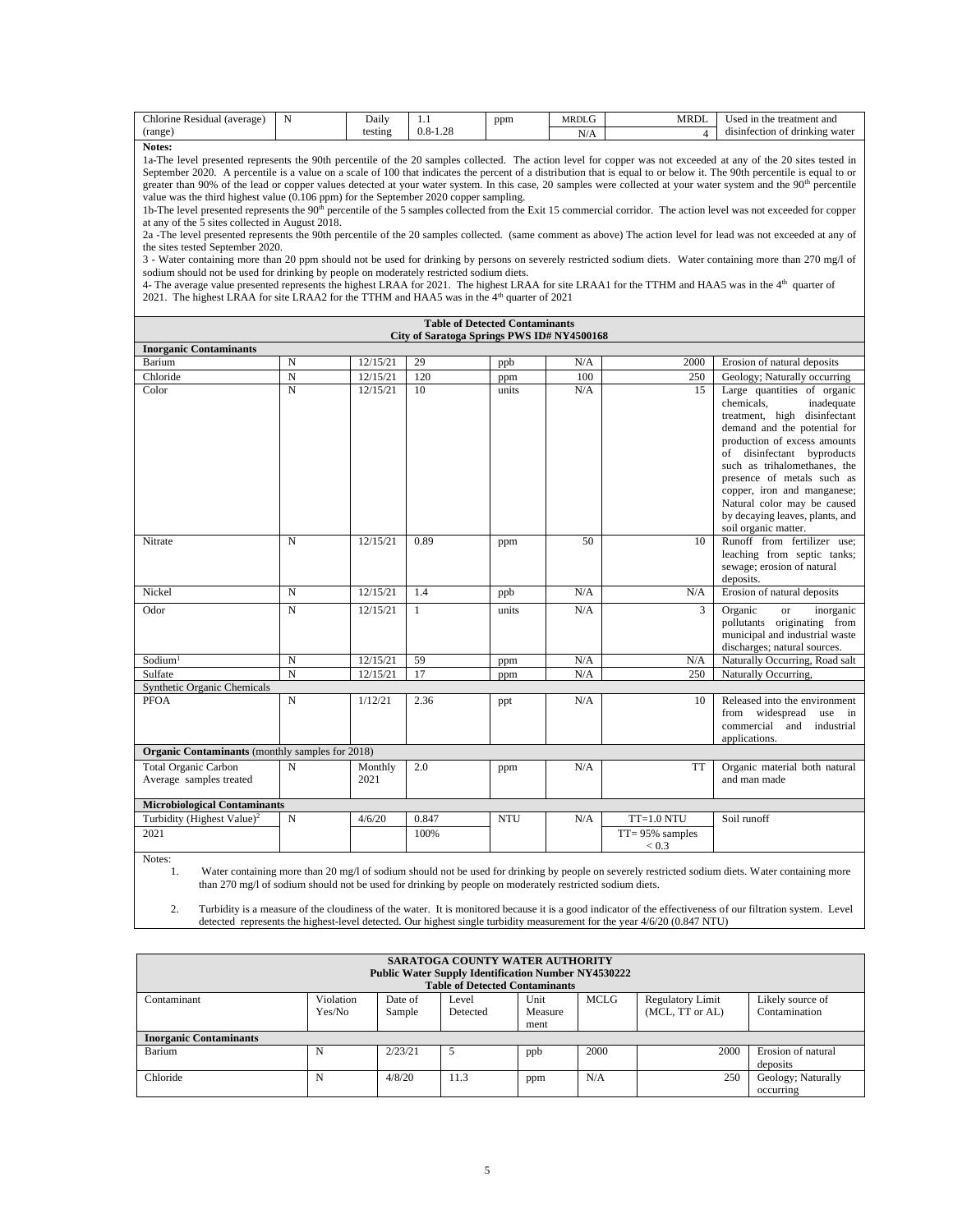| Manganese                                    | N | 4/8/20  | $\overline{2}$ | ppb        | N/A    | 300                 | Geology; Naturally     |  |  |
|----------------------------------------------|---|---------|----------------|------------|--------|---------------------|------------------------|--|--|
|                                              |   |         |                |            |        |                     | occurring              |  |  |
| Nitrate                                      | N | 2/23/21 | 0.14           | ppm        | 10.000 | 10                  | Runoff from fertilizer |  |  |
|                                              |   |         |                |            |        |                     | use; leaching from     |  |  |
|                                              |   |         |                |            |        |                     | septic tanks, sewage;  |  |  |
|                                              |   |         |                |            |        |                     | erosion of natural     |  |  |
|                                              |   |         |                |            |        |                     | deposits               |  |  |
| Sodium <sup>1</sup>                          | N | 4/8/20  | 8.7            | ppm        | N/A    | N/A                 | Geology; Road Salt     |  |  |
| <b>Microbiological Contaminants</b>          |   |         |                |            |        |                     |                        |  |  |
| Turbidity (Highest Value) <sup>2</sup>       | N | 8/12/21 | 0.311          | <b>NTU</b> | N/A    | $TT=1.0 NTU$        | Soil runoff            |  |  |
|                                              |   |         | 100%           |            |        | $TT = 95\%$ samples |                        |  |  |
|                                              |   |         |                |            |        | ${}_{0.3}$          |                        |  |  |
| Total Organic Carbon (TOC) samples from 2021 |   |         |                |            |        |                     |                        |  |  |
| TOC (average)<br>Treated water               | N | Monthly | 2.4            | ppm        | N/A    | $TT^3$              | Naturally present in   |  |  |
| (range)                                      |   | samples | $1.8 - 3.1$    |            |        |                     | the environment        |  |  |
| Matoor                                       |   |         |                |            |        |                     |                        |  |  |

Notes:

1. Water containing more than 20 mg/l should not be used for drinking by persons on severely restricted sodium diets.

2. Turbidity is a measure of the cloudiness of the water. It is monitored because it is a good indicator of the effectiveness of our filtration system. Level detected represents the highest-level detected. Our highest single turbidity measurement for the year 6/8/21 (0.117 NTU). State regulations require that entry point turbidity must always be below 1.0 NTU. The regulations also require that 95% of the turbidity samples collected have measurements below 0.3 NTU and complied 100% of the time.

3. TOC removals from the water treatment process met the specified targe values .

#### **Glossary of Terms:**

*Non-Detects (ND) - laboratory analysis indicates that the constituent is not present.*

*Parts per million (ppm) or Milligrams per liter (mg/l) - one part per million corresponds to one minute in two years or a single penny in \$10,000.*

*Parts per billion (ppb) or Micrograms per liter - one part per billion corresponds to one minute in 2,000 years, or a single penny in \$10,000,000.* 

*Parts per trillion (ppt) (ng/l) corresponds to one part of liquid to one trillion parts of liquid* 

*Picocuries per liter (pCi/L) - picocuries per liter is a measure of the radioactivity in water.*

*Nephelometric Turbidity Unit (NTU) - nephelometric turbidity unit is a measure of the clarity of water. Turbidity in excess of 5 NTU is just noticeable to the average person.*

*90th Percentile Value- The values reported for lead and copper represent the 90th percentile. A percentile is a value on a scale of 100 that indicates the percent of a distribution that is equal to or below it. The 90<sup>th</sup> percentile is equal to or greater than 90% of the lead and copper values detected at your water system*

*Action Level - the concentration of a contaminant, which, if exceeded, triggers treatment, or other requirements, which a water system must follow.*

*Treatment Technique (TT) - A treatment technique is a required process intended to reduce the level of a contaminant in drinking water.*

*Maximum Contaminant Level - The "Maximum Allowed" (MCL) is the highest level of a contaminant that is allowed in drinking water. MCLs are set as close to the MCLGs as feasible using the best available treatment technology.*

*Maximum Contaminant Level Goal The "Goal" (MCLG) is the level of a contaminant in drinking water below which there is no known or expected risk to health. MCLGs allow for a margin of safety.*

*Maximum Residual Disinfectant Level (MRDL) - The highest level of a disinfectant allowed in drinking water. There is convincing evidence that addition of a disinfectant is necessary for control of microbial contaminants.*

*Maximum Residual Disinfectant Level Goal (MRDLG)- The level of a drinking water disinfectant below which there is no known or expected risk to health. MRDLGs do not reflect the benefits of the use of disinfectants to control microbial contamination*

*Locational Running Annual Average (LRAA) - The LRAA is calculated each quarter by taking the average of the four most recent samples collected at each site*

*N/A- Not applicable*

As illustrated in the tables above, WWSA monitoring and testing detected some contaminants; all other contaminants were below the maximum levels permitted by the State, known as the maximum contaminant levels (MCL). Many of the test results were **NON-DETECTABLE.** The type/group (number of contaminants in each group) tested for were as follows: volatile organic compounds  $(52)$  + MTBE, synthetic organic compounds  $(38)$ , asbestos, & odor (Mulberry only) The inorganic contaminants tested for and non-detectable were: cadmium, chromium mercury, silver, selenium, antimony, beryllium, thallium, and cyanide. Microbiological Contaminants (2) total coliform and E. *coli.*

As illustrated in the tables above, the City of Saratoga Springs monitoring and testing detected some contaminants; all other contaminants were below the maximum levels permitted by the State, known as the maximum contaminant levels (MCL). Many of the test results were **NON-DETECTABLE.** The type/group (number of contaminants in each group) tested for were as follows: volatile organic compounds (52) + MTBE, synthetic organic compounds (38), asbestos,. The inorganic contaminants tested for and non-detectable were, arsenic, cadmium, chromium, mercury, silver, zinc, antimony, nickel thallium, and cyanide. Microbiological Contaminants (2) Total Coliform and E. *coli.* Radiological contaminants (3) gross alpha, radium 226 and radium 228.

Also illustrated in the tables above, the Saratoga County Water Authority monitoring and testing detected some contaminants; all other contaminants were below the maximum levels permitted by the State, known as the maximum contaminant levels (MCL). Many of the test results were **NON-DETECTABLE.** The type/group (number of contaminants in each group) tested for were as follows: volatile organic compounds (52) + MTBE, synthetic organic compounds (38), asbestos, color. The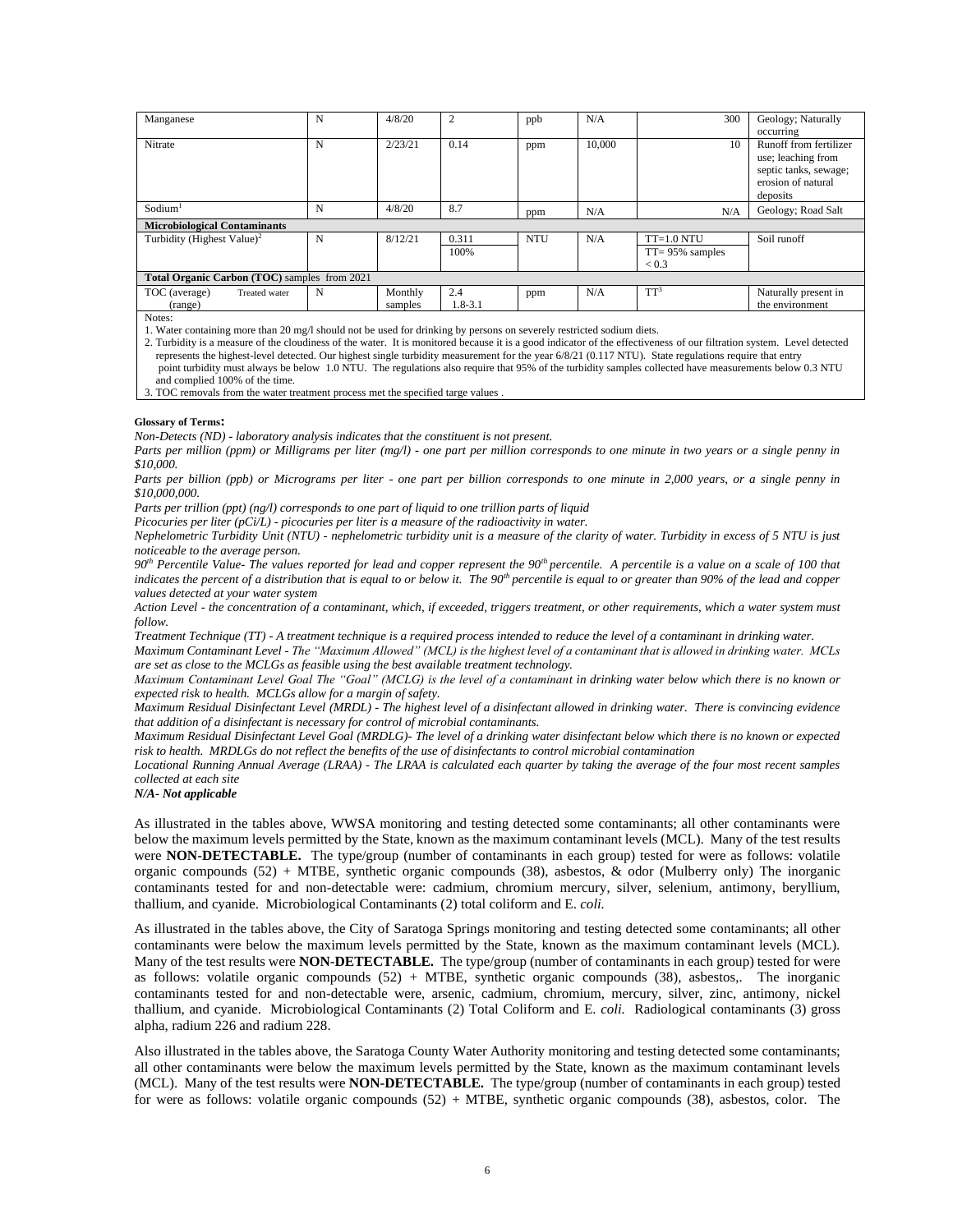inorganic contaminants tested for and non-detectable were, arsenic, cadmium, chromium, mercury, nickel, silver, zinc, antimony, beryllium, thallium, and cyanide. Microbiological Contaminants (2) Total coliform, E. *coli.* Radiological contaminants (3) gross alpha, radium 226 and radium 228.

## **Town of Wilton Water & Sewer Authority PWSID # NY4500186 SWAP Summary**

The NYS DOH has completed a source water assessment for these systems, based on available information. Possible and actual threats to the drinking water sources were evaluated. The state source water assessment includes a susceptibility rating based on the risk posed by each potential source of contamination and how easily contaminants can move through the subsurface to the wells or surface water supplies. The susceptibility rating is an estimate of the potential for contamination of a given source water. It does not mean that the water delivered to consumers is, or will become contaminated. A list of contaminants detected, if any, are listed in the section entitled "Are their contaminants in our drinking water?" The source water assessments provide resource managers with additional information for protecting source waters into the future.

The Fairways and Mulberry assessments have rated our ground water sources as having an elevated susceptibility to microbials and nitrates. These ratings are due primarily to close proximity of the wells to permitted discharge facilities (industrial/commercial facilities that discharge wastewater into the environment and are regulated by the state and/or federal government) and the residential land use in the assessment area. In addition, the wells draw from fractured bedrock and the overlying soils may not provide adequate protection from potential contamination. While the source water assessment rates our wells as being susceptible to microbials, please note that our water is disinfected to ensure that that the finished water delivered into your home meets New York State's drinking water standards for microbial contamination.

## **City of Saratoga Springs PWSID # NY4500168 SWAP Summary**

The NYS DOH has completed source water assessments for both the Bog Meadow Brook and Loughberry Lake Watershed systems based on available information. Possible and actual threats to these drinking water sources were evaluated. The State source water assessments include a susceptibility rating based on the risk posed by each potential source of contamination and how easily contaminants can move through the environment. The susceptibility rating is an estimate of the potential for contamination of the source water, it does not mean that the water delivered to consumers is, or will become contaminated. See section "Are there contaminants in our drinking water?" for a list of the contaminants that have been detected, if any. The source water assessments provide resource managers with additional information for protecting source waters into the future.

The Loughberry Lake Watershed assessment found an elevated susceptibility to contamination for this source of drinking water. The amount of pasture in the assessment area results in a medium potential for protozoa contamination, and the amount of residential lands in the assessment area results in an elevated potential for microbials contamination. A single non-sanitary wastewater discharge is unlikely to contribute to contamination. There are no noteworthy contamination threats associated with other discrete contaminant sources. Finally, it should be noted that hydrologic characteristics (e.g. basin shape and flushing rates) generally make reservoirs highly sensitive to existing and new sources of phosphorus and microbial contamination.

The Bog Meadow Brook assessment found a moderate susceptibility to contamination for this source of drinking water. The amount of row crops in the assessment area results in a medium susceptibility to pesticides, and there is reason to believe that land cover data may overestimate the percentage of pasture in the assessment area. No permitted discharges are found in the assessment area. There is also noteworthy contamination susceptibility associated with other discrete contaminant sources, and these facility types include: mines. Finally, it should be noted that relatively high flow velocities make river drinking water supplies highly sensitive to existing and new sources of microbial contamination.

The State Health Department will use this information to direct future source water protection activities. These may include water quality monitoring, resource management, and planning and education programs. A copy of the assessments can be obtained by contacting us, as at the number in the report.

#### **Saratoga County Water Authority PWSID # NY4530222 SWAP Summary**

A source water assessment was performed on this water source, using available data, to determine the susceptibility to contamination. It is important to note that this assessment was created using available information and only estimates the potential for source water contamination.